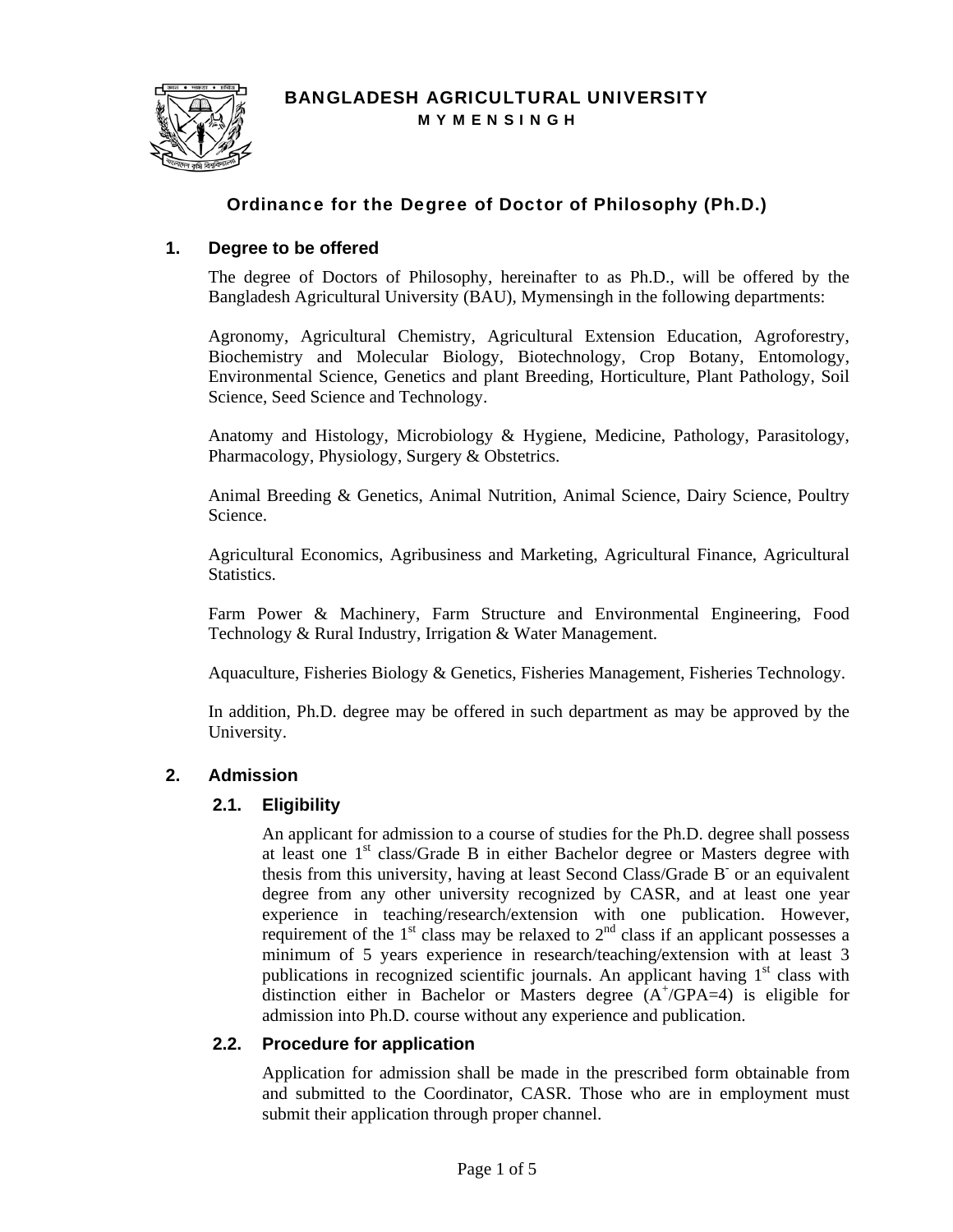# **2.3. Time Schedule**

The academic year shall be counted from the date of admission and the maximum period allowed for the submission of Ph.D. dissertation shall ordinarily be four years from the date of admission.

### **2.4. Admission committee**

The eligibility of the applicant for admission shall be examined by an Admission Committee on the basis of the applicant's academic and professional background, research experience, objectives of the proposed dissertation work, proficiency in English language and performance in the interview.

The Admission Committee shall consist of:

|      | <b>i.</b> Coordinator, CASR                                       |     | Chairman |
|------|-------------------------------------------------------------------|-----|----------|
|      | <b>ii.</b> Proposed Supervisor                                    |     | Member   |
| iii. | Chairman of the Relevant Board of Studies                         | $-$ | Member   |
|      | <b>iv.</b> One Expert (to be nominated by the Vice-Chancellor) -- |     | Member   |

After receiving the panel of not less than three experts from the Head of the relevant Departments, the Coordinator shall initiate action towards obtaining the Vice-Chancellor's nomination for formation of the Committee. If the Admission Committee finds the applicant deficient in any subject relevant to the proposed field of research, it may recommend course and refer this matter to the Supervisory Committee mentioned hereinafter under Section 3.1. The Supervisory Committee shall certify to the Coordinator that the student has covered these deficiencies within a period of three years from the date of admission failing which the admission to the Ph.D. course will stand cancelled.

### **2.5. Foreign Students**

A foreign student seeking admission to the Ph.D. course shall submit application through the respective government agencies to the CASR with a certificate of proficiency in English language and letters of recommendation from two referees for admission. The admission shall be processed as per section 2.4.

Foreign Students and Bangladeshi Students residing abroad may be exempted from appearing before the Admission Committee for an interview.

### **2.6. Enrolment**

An applicant selected for admission to the Ph.D. course will be enrolled upon recommendations of the Admission Committee approved by CASR and payment of prescribed fees. The applicant shall get enrolled in the Ph.D. course within three months from the date of approval by the CASR.

### **3. Programme of studies**

### **3.1. Supervisory committee**

A student admitted to the Ph.D. course shall work under guidance of Supervisor recognized by the CASR. The CASR shall also approve the Supervisory Committee proposed by the Supervisor in consultation with the Head of the Department within three month from the date of enrolment of the student. The Supervisory Committee may consist of three members: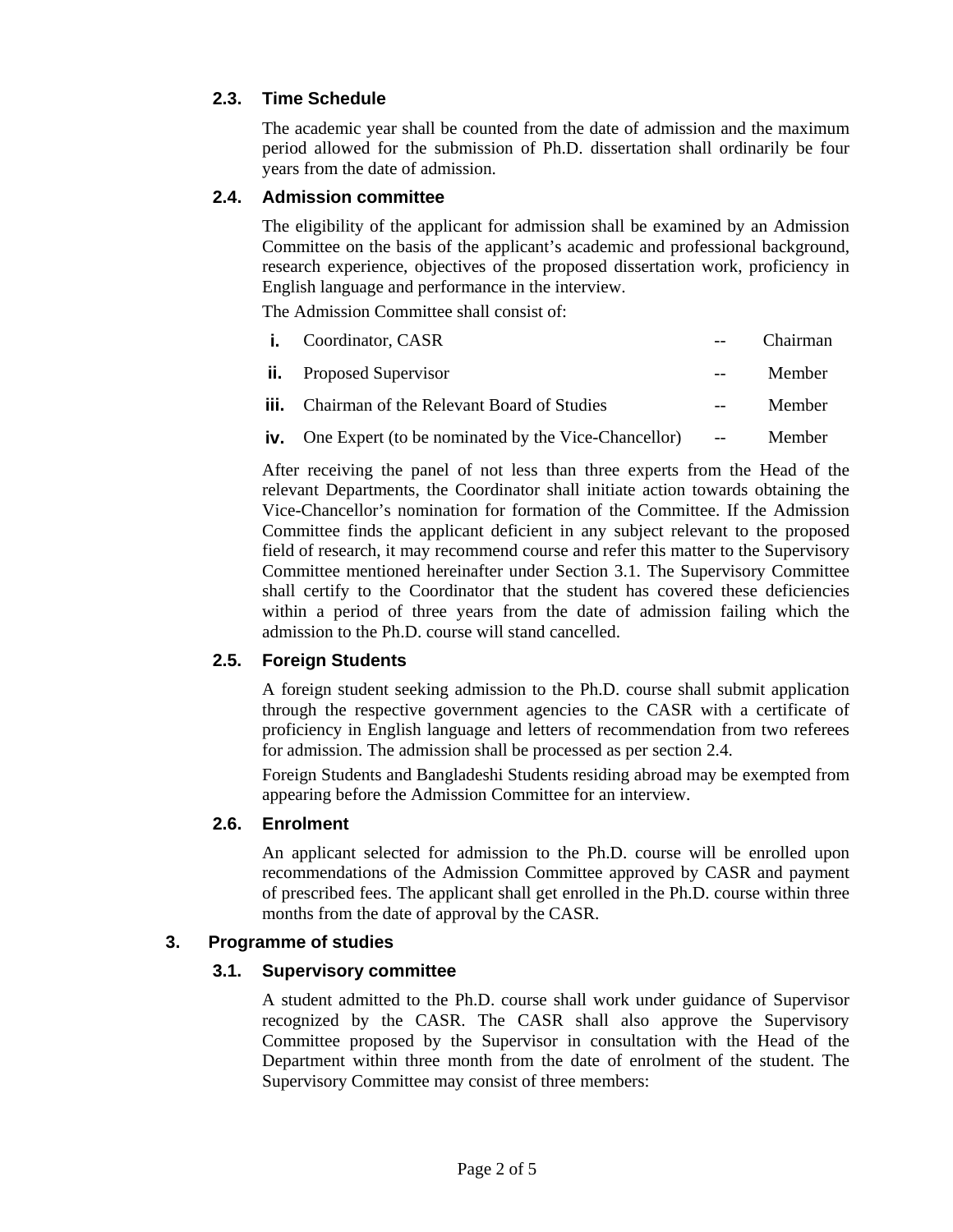| <b>i.</b> Supervisor                                                                            | Chairman             |
|-------------------------------------------------------------------------------------------------|----------------------|
| <b>ii.</b> Co-supervisor and                                                                    | Member               |
| <b>iii.</b> One member if necessary for the research may be<br>from within or outside the dept. | -- (Optional Member) |

The members of the Supervisory Committee shall be chosen from amongst the supervisors recognized by the CASR. The Supervisory Committee shall review the progress of research work of the student and send the progress report annually to the Coordinator, CASR through the Head of the Department.

### **3.2. Residential requirement**

A Ph.D. student shall undertake a Programme of study for a minimum period of two years as a resident student at this University. The student who is in employment must take at least two years leave from the respective employer to work as resident student. The period of this residential requirement will be recommended by the Supervisory Committee and approved by the CASR within one year from the date of admission. The residential requirement may be in an Educational/Research Institute recognized by BAU for the purpose on recommendation of the Supervisory Committee and approved by the CASR.

#### **3.3. Dissertation proposal**

A Ph.D. student shall submit a dissertation proposal through the Supervisory Committee and the Head of the Department for approval ordinarily within one year from the date of enrolment as per proforma obtainable from the office of the Coordinator, CASR. The CASR will accord approval ordinarily within three month from the date of receipt of the dissertation proposal. Submission of dissertation proposal should normally be preceded by a seminar presented by the student and organized by the Head of relevant Department.

### **4. Ph.D. examination**

### **4.1. Examination entry form**

A Ph.D. student shall submit the Examination Entry Form, duly filled in, to the Controller of Examination through Head of the relevant Department and the Coordinator, CASR and shall pay the prescribed fee for Ph. D. Examination before submission of the dissertation.

#### **4.2. Submission of dissertation**

A Candidate shall be eligible to submit the dissertation for the award of the degree of Doctor of Philosophy after 3 (three) years but normally not later than 4 (four) years from the date of enrolment. The candidate shall prepare the dissertation and submit four copies of dissertation temporary bound from to the relevant head of the department for onward transmission to the Chairman, Examination Committee for further necessary action.

Any candidate failing to submit dissertation within specified time for reasons satisfactory to the Supervisory Committee and the Coordinator, CASR, may be allowed one more year for submission of the dissertation. But if a candidate fails to submit the dissertation within the total period of 5 (five) years from the date of enrolment, the enrolment shall automatically stand cancelled.

If, however, a candidate fails to submit the dissertation for reasons beyond his/her control, the candidate may apply for readmission with recommendation of the Supervisory Committee and the CASR may consider the case for re-admission. In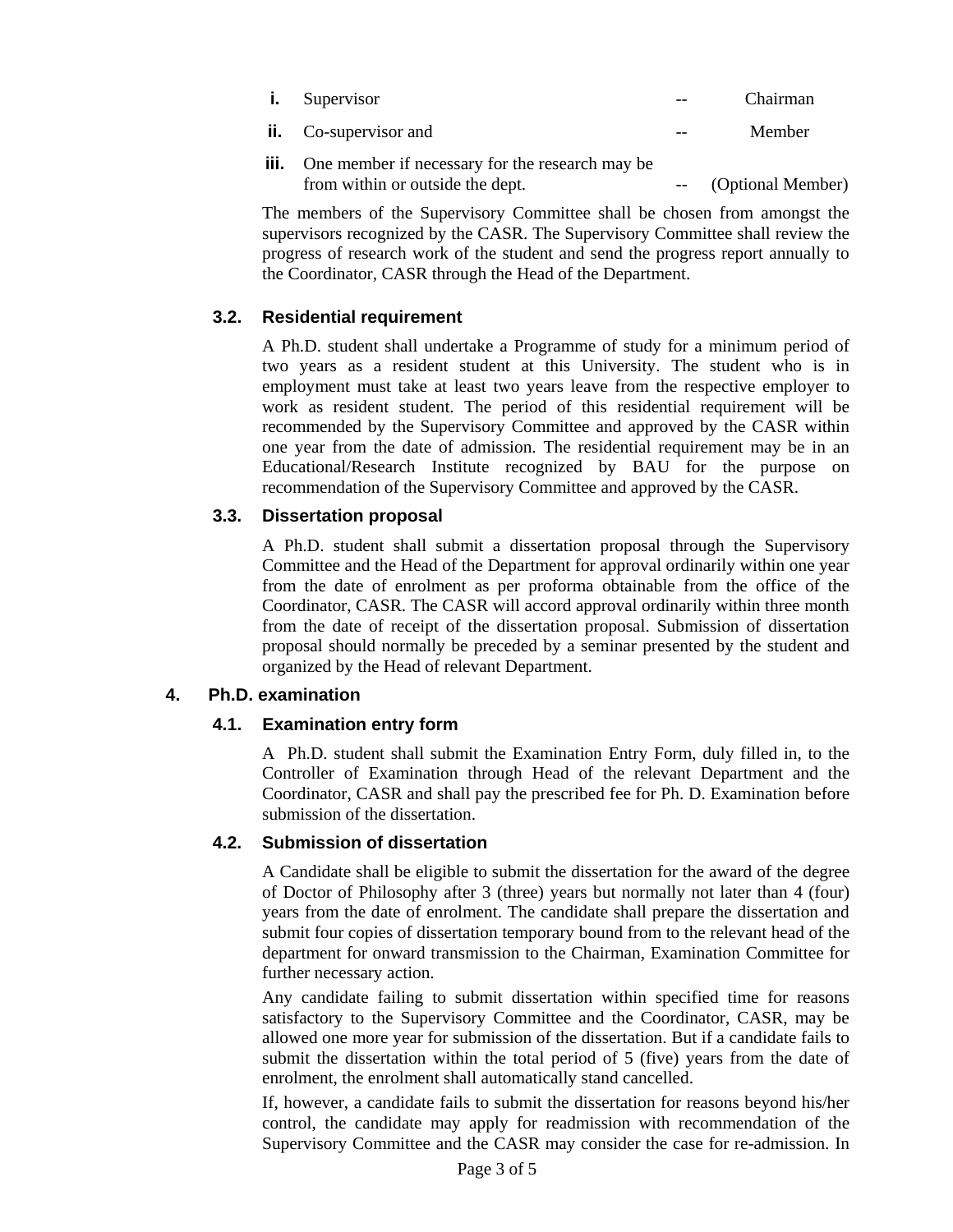such case, the candidate shall submit the dissertation within one year from the date of cancellation of admission with the privilege of carrying over the past research work, provided that other academic requirements for the Ph.D. degree course are fulfill by the candidate. If the candidate fails to submit the dissertation within that period, the admission of the candidate shall stand cancelled automatically and no further re-admission will be allowed.

### **4.3. Examination committee**

There shall be an Examination Committee for examining of the dissertation examiners and for conducting the Viva-voce Examination. The relevant Board of Studies (BOS) will nominate the Chairman of the Examination Committee ordinarily from amongst the Professor of the Department who are recognized by CASR to act as Supervisor for Ph.D. student. The Committee shall comprise of:

|     | Chairman (to be nominated by the relevant BOS) -- Chairman                         |        |
|-----|------------------------------------------------------------------------------------|--------|
| II. | Supervisor of the candidate                                                        | Member |
| Ш.  | Chairman of the Relevant Board of Studies                                          | Member |
| İV. | One of the Dissertation Examiner's to be<br>nominated by the Examination Committee | Member |
| v.  | One Member to be nominated by Co-ordinator, -<br>CASR                              | Member |

Controller of examination will issue appointment letter to the members after obtaining approval of Vice-Chancellor through the Co-ordinator, CASR.

#### **4.4. Appointment of dissertation examiners**

The appointment of Dissertation Examiners of a student shall be made within two years from date of admission. The relevant Board of Studies shall recommend a panel of 6 (six) Examiners (with address), of which at least two shall be from foreign Universities/Institutes, to the Co-ordinator, CASR. After having obtained the panel of Dissertation examiners from the Co-ordinator, CASR, the Vice-Chancellor shall accord approval of the three Examiners, including one from foreign University/Institute. The panel shall not include members of the Supervisory Committee of the candidate. Having received the approval of Dissertation Examiners from the Vice-Chancellor, the Co-ordinator, CASR, will send the final panel of Examiners to the Controller of Examination. The Controller of Examinations will make final contact with the examiners and get their consent. If any examiner fails to respond within one month after receiving offer from the controller of examination office, then the controller of examination shall contact the next member from the panel for further necessary action. The Controller of examination will then send the final list of the examiners to the Chairman of the Examination Committee with the intimation of the Co-ordinator, CASR.

#### **4.5. Examination of dissertation**

The Head of the Department will forward the dissertation to the Chairman of the Examination Committee and the Chairman shall then send three copies of dissertation of the three Examiners.

### **4.6. Viva-voce examination**

The examination Committee shall examine the reports of the Dissertation Examiners. If any correction and/or modification of any part of the dissertation based on the Examiners report is necessary, the Committee will instruct the